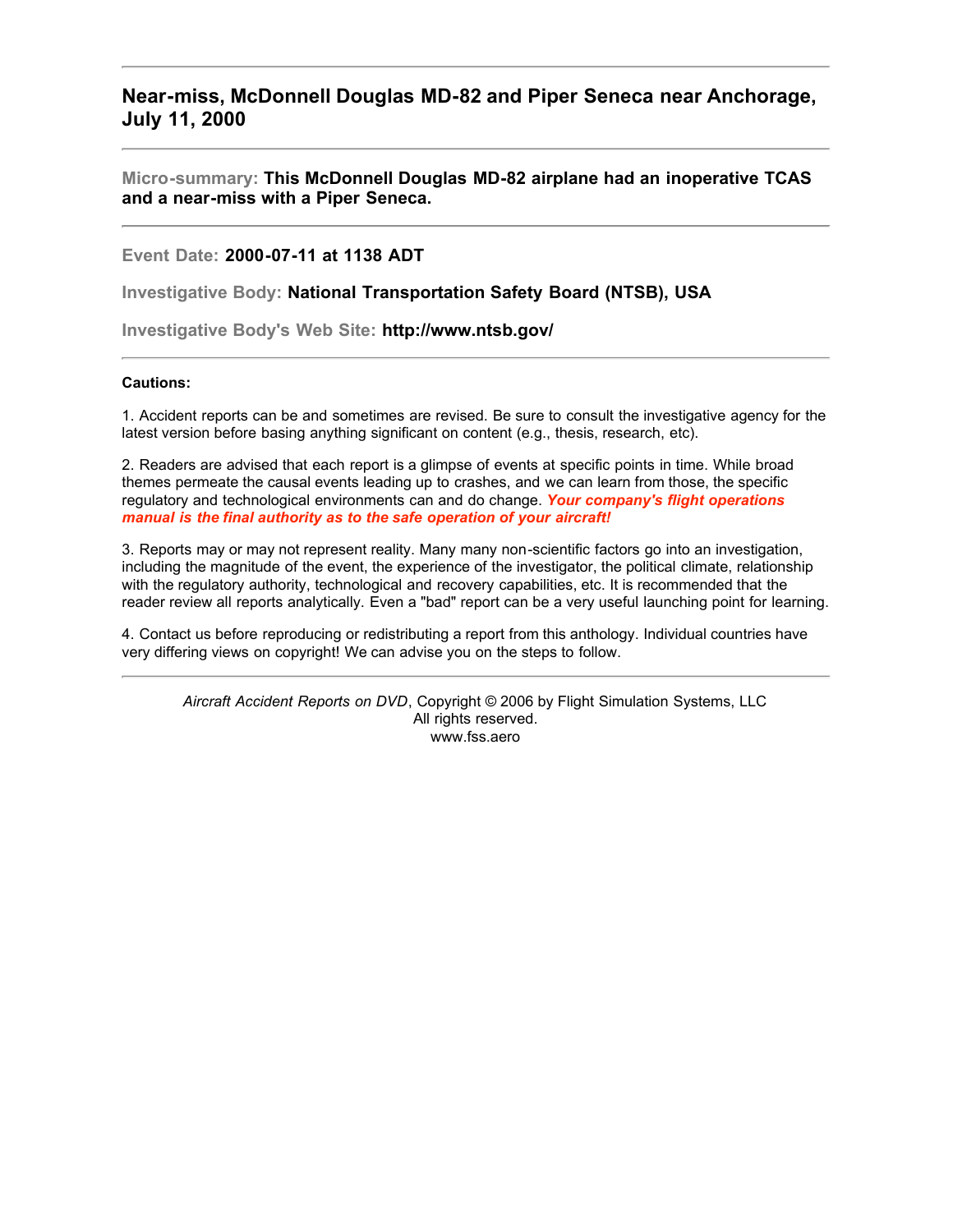| <b>National Transportation Safety Board</b><br><b>FACTUAL REPORT</b><br><b>ÁVIATION</b><br>Location/Time                                                                                                                                                                                                                                                                                                                                                                                                                                                                                                                                                                                                                                                                                                                                                                                                                                                                                                                                                                                                                                                                                                                                                                                                                                                                                                                                                                                                                                                                                                                                                                                                                                                                                                                                                                                                                                                                                                                                                                                                                                                                                                                                                                                                                                                                                                                                                                                                                                                                                                                                                                                                                                                                                                                                                                                                                                                                                                                                                                                                                                 | State<br>AK |                                                                   |                                     |                                                    |  |                                                           |                                                                                                                                                                                                                                                                                  |  |  |  |  |  |  |
|------------------------------------------------------------------------------------------------------------------------------------------------------------------------------------------------------------------------------------------------------------------------------------------------------------------------------------------------------------------------------------------------------------------------------------------------------------------------------------------------------------------------------------------------------------------------------------------------------------------------------------------------------------------------------------------------------------------------------------------------------------------------------------------------------------------------------------------------------------------------------------------------------------------------------------------------------------------------------------------------------------------------------------------------------------------------------------------------------------------------------------------------------------------------------------------------------------------------------------------------------------------------------------------------------------------------------------------------------------------------------------------------------------------------------------------------------------------------------------------------------------------------------------------------------------------------------------------------------------------------------------------------------------------------------------------------------------------------------------------------------------------------------------------------------------------------------------------------------------------------------------------------------------------------------------------------------------------------------------------------------------------------------------------------------------------------------------------------------------------------------------------------------------------------------------------------------------------------------------------------------------------------------------------------------------------------------------------------------------------------------------------------------------------------------------------------------------------------------------------------------------------------------------------------------------------------------------------------------------------------------------------------------------------------------------------------------------------------------------------------------------------------------------------------------------------------------------------------------------------------------------------------------------------------------------------------------------------------------------------------------------------------------------------------------------------------------------------------------------------------------------------|-------------|-------------------------------------------------------------------|-------------------------------------|----------------------------------------------------|--|-----------------------------------------------------------|----------------------------------------------------------------------------------------------------------------------------------------------------------------------------------------------------------------------------------------------------------------------------------|--|--|--|--|--|--|
|                                                                                                                                                                                                                                                                                                                                                                                                                                                                                                                                                                                                                                                                                                                                                                                                                                                                                                                                                                                                                                                                                                                                                                                                                                                                                                                                                                                                                                                                                                                                                                                                                                                                                                                                                                                                                                                                                                                                                                                                                                                                                                                                                                                                                                                                                                                                                                                                                                                                                                                                                                                                                                                                                                                                                                                                                                                                                                                                                                                                                                                                                                                                          |             |                                                                   |                                     |                                                    |  | Most Critical Injury: None<br>Occurrence Date: 07/11/2000 |                                                                                                                                                                                                                                                                                  |  |  |  |  |  |  |
|                                                                                                                                                                                                                                                                                                                                                                                                                                                                                                                                                                                                                                                                                                                                                                                                                                                                                                                                                                                                                                                                                                                                                                                                                                                                                                                                                                                                                                                                                                                                                                                                                                                                                                                                                                                                                                                                                                                                                                                                                                                                                                                                                                                                                                                                                                                                                                                                                                                                                                                                                                                                                                                                                                                                                                                                                                                                                                                                                                                                                                                                                                                                          |             |                                                                   |                                     | Occurrence Type: Incident<br>Investigated By: NTSB |  |                                                           |                                                                                                                                                                                                                                                                                  |  |  |  |  |  |  |
|                                                                                                                                                                                                                                                                                                                                                                                                                                                                                                                                                                                                                                                                                                                                                                                                                                                                                                                                                                                                                                                                                                                                                                                                                                                                                                                                                                                                                                                                                                                                                                                                                                                                                                                                                                                                                                                                                                                                                                                                                                                                                                                                                                                                                                                                                                                                                                                                                                                                                                                                                                                                                                                                                                                                                                                                                                                                                                                                                                                                                                                                                                                                          |             |                                                                   |                                     |                                                    |  |                                                           |                                                                                                                                                                                                                                                                                  |  |  |  |  |  |  |
| Nearest City/Place                                                                                                                                                                                                                                                                                                                                                                                                                                                                                                                                                                                                                                                                                                                                                                                                                                                                                                                                                                                                                                                                                                                                                                                                                                                                                                                                                                                                                                                                                                                                                                                                                                                                                                                                                                                                                                                                                                                                                                                                                                                                                                                                                                                                                                                                                                                                                                                                                                                                                                                                                                                                                                                                                                                                                                                                                                                                                                                                                                                                                                                                                                                       |             |                                                                   | Zip Code<br>Local Time<br>Time Zone |                                                    |  |                                                           |                                                                                                                                                                                                                                                                                  |  |  |  |  |  |  |
| <b>ANCHORAGE</b>                                                                                                                                                                                                                                                                                                                                                                                                                                                                                                                                                                                                                                                                                                                                                                                                                                                                                                                                                                                                                                                                                                                                                                                                                                                                                                                                                                                                                                                                                                                                                                                                                                                                                                                                                                                                                                                                                                                                                                                                                                                                                                                                                                                                                                                                                                                                                                                                                                                                                                                                                                                                                                                                                                                                                                                                                                                                                                                                                                                                                                                                                                                         |             | 99502<br>1138<br><b>ADT</b>                                       |                                     |                                                    |  |                                                           |                                                                                                                                                                                                                                                                                  |  |  |  |  |  |  |
| Airport Proximity: Off Airport/Airstrip                                                                                                                                                                                                                                                                                                                                                                                                                                                                                                                                                                                                                                                                                                                                                                                                                                                                                                                                                                                                                                                                                                                                                                                                                                                                                                                                                                                                                                                                                                                                                                                                                                                                                                                                                                                                                                                                                                                                                                                                                                                                                                                                                                                                                                                                                                                                                                                                                                                                                                                                                                                                                                                                                                                                                                                                                                                                                                                                                                                                                                                                                                  |             | Distance From Landing Facility: 15<br>Direction From Airport: 360 |                                     |                                                    |  |                                                           |                                                                                                                                                                                                                                                                                  |  |  |  |  |  |  |
| <b>Aircraft Information Summary</b>                                                                                                                                                                                                                                                                                                                                                                                                                                                                                                                                                                                                                                                                                                                                                                                                                                                                                                                                                                                                                                                                                                                                                                                                                                                                                                                                                                                                                                                                                                                                                                                                                                                                                                                                                                                                                                                                                                                                                                                                                                                                                                                                                                                                                                                                                                                                                                                                                                                                                                                                                                                                                                                                                                                                                                                                                                                                                                                                                                                                                                                                                                      |             |                                                                   |                                     |                                                    |  |                                                           |                                                                                                                                                                                                                                                                                  |  |  |  |  |  |  |
| Aircraft Manufacturer                                                                                                                                                                                                                                                                                                                                                                                                                                                                                                                                                                                                                                                                                                                                                                                                                                                                                                                                                                                                                                                                                                                                                                                                                                                                                                                                                                                                                                                                                                                                                                                                                                                                                                                                                                                                                                                                                                                                                                                                                                                                                                                                                                                                                                                                                                                                                                                                                                                                                                                                                                                                                                                                                                                                                                                                                                                                                                                                                                                                                                                                                                                    |             |                                                                   | Model/Series                        |                                                    |  |                                                           | Type of Aircraft                                                                                                                                                                                                                                                                 |  |  |  |  |  |  |
| <b>McDonnell Douglas</b>                                                                                                                                                                                                                                                                                                                                                                                                                                                                                                                                                                                                                                                                                                                                                                                                                                                                                                                                                                                                                                                                                                                                                                                                                                                                                                                                                                                                                                                                                                                                                                                                                                                                                                                                                                                                                                                                                                                                                                                                                                                                                                                                                                                                                                                                                                                                                                                                                                                                                                                                                                                                                                                                                                                                                                                                                                                                                                                                                                                                                                                                                                                 |             |                                                                   | MD-82                               |                                                    |  |                                                           | Airplane                                                                                                                                                                                                                                                                         |  |  |  |  |  |  |
| Sightseeing Flight: No                                                                                                                                                                                                                                                                                                                                                                                                                                                                                                                                                                                                                                                                                                                                                                                                                                                                                                                                                                                                                                                                                                                                                                                                                                                                                                                                                                                                                                                                                                                                                                                                                                                                                                                                                                                                                                                                                                                                                                                                                                                                                                                                                                                                                                                                                                                                                                                                                                                                                                                                                                                                                                                                                                                                                                                                                                                                                                                                                                                                                                                                                                                   |             |                                                                   |                                     | Air Medical Transport Flight: No                   |  |                                                           |                                                                                                                                                                                                                                                                                  |  |  |  |  |  |  |
| Narrative                                                                                                                                                                                                                                                                                                                                                                                                                                                                                                                                                                                                                                                                                                                                                                                                                                                                                                                                                                                                                                                                                                                                                                                                                                                                                                                                                                                                                                                                                                                                                                                                                                                                                                                                                                                                                                                                                                                                                                                                                                                                                                                                                                                                                                                                                                                                                                                                                                                                                                                                                                                                                                                                                                                                                                                                                                                                                                                                                                                                                                                                                                                                |             |                                                                   |                                     |                                                    |  |                                                           |                                                                                                                                                                                                                                                                                  |  |  |  |  |  |  |
| Brief narrative statement of facts, conditions and circumstances pertinent to the accident/incident:<br>On July 11, 2000, about 1138 Alaska daylight time, the crew of N935AS, a McDonnell Douglas MD-82<br>airplane, reported a near midair collision, about 15 miles north of the Ted Stevens International<br>Airport, Anchorage, Alaska.<br>scheduled domestic passenger flight, operated by Alaska Airlines as Flight 131. There were no<br>injuries to the two pilots, three flight attendants, or the 102 passengers aboard. Visual<br>meteorological conditions prevailed at the Ted Stevens International Airport, and an instrument<br>flight plan had been filed.<br>Seattle-Tacoma International Airport, Seattle, Washington.<br>During a telephone conversation with the National Transportation Safety Board<br>investigator-in-charge on July 17, the captain of the MD-82 stated that during approach to the Ted<br>Stevens International Airport, approach control was providing radar vectors in order to intercept<br>the localizer for runway 14.<br>descending through 4,000 feet msl, instrument meteorological conditions (IMC) prevailed.<br>captain stated that approach control cleared him to descend to 3,000 feet msl, on a heading of 160<br>degrees, and reported that there was traffic about 1 mile to the southwest, with an indicated<br>altitude of 2,500 feet msl.<br>feet msl, and as the airplane descended below the clouds, he immediately saw a twin-engine airplane<br>climbing from 2,500 feet toward his airplane. He said that he had very little time to react before<br>the twin-engine airplane passed to the left and below of his airplane, about 500 feet horizontally,<br>and 200 feet vertically. At the time of the incident both airplanes were operating in Class E<br>airspace.<br>The captain added that his airplane's traffic alert and collision avoidance system (TCAS) was<br>inoperative at the time of the incident. Subsequently, no collision avoidance alert was provided<br>to the crew of the MD-82.<br>A review of approach control records revealed that the twin engine Piper Seneca, N39522, was not in<br>contact with approach control, nor was it required to be.<br>During a telephone conversation with the National Transportation Safety Board<br>investigator-in-charge on July 14, the designated FAA pilot examiner aboard the second airplane<br>involved in the near midair collision incident, reported that he was conducting a multi-engine<br>check ride at the time of the incident. He said that cloud conditions in the area were scattered,<br>with higher clouds to the north of his location. He added that he was able to use a large open<br>area that was clear of clouds. He said that just after completing one of the required maneuvers,<br>about 3,000 msl, and about one-half mile away from the cloud bank, an Alaska Airline MD-82 suddenly<br>appeared from out of the clouds on the right side of his airplane. He added that the MD-82 was<br>about 800 feet above his airplane as it passed from the right to the left. |             |                                                                   |                                     |                                                    |  |                                                           | The flight was being conducted under Title 14, CFR Part 121, as a<br>The flight originated about 0900 Pacific daylight time from the<br>He said that during the initial part of the approach, while<br>The<br>The captain said that as he started to level the airplane at 3,000 |  |  |  |  |  |  |

*FACTUAL REPORT - AVIATION Page 1*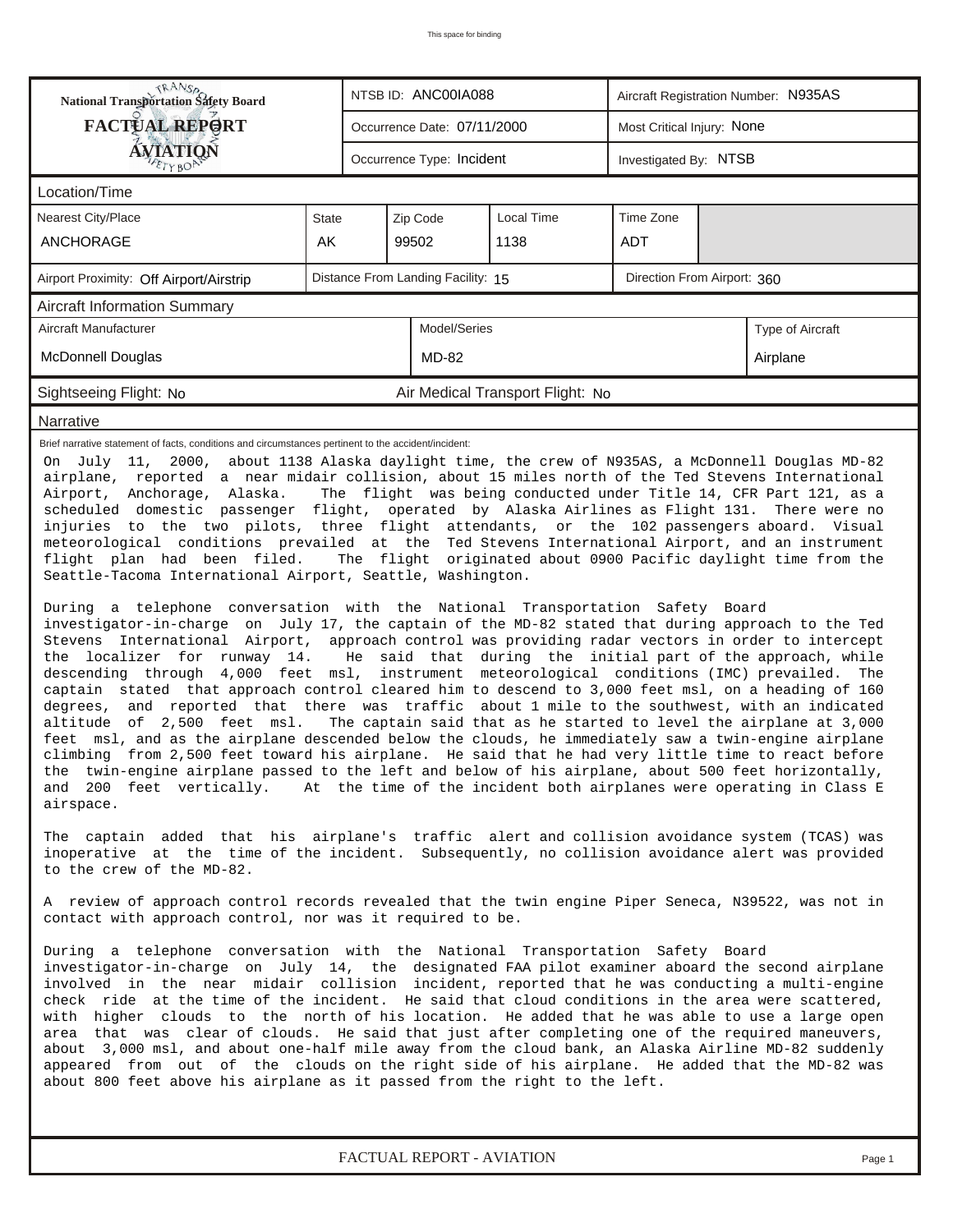| <b>FACTUAL REPORT</b><br>Occurrence Date: 07/11/2000<br><b>AVIATION</b><br>Occurrence Type: Incident | <b>National Transportation Safety Board</b> | NTSB ID: ANC00IA088 |  |
|------------------------------------------------------------------------------------------------------|---------------------------------------------|---------------------|--|
|                                                                                                      |                                             |                     |  |
|                                                                                                      |                                             |                     |  |

## *Narrative (Continued)*

A review of air-ground radio communications tapes maintained by the FAA at the Anchorage TRACON revealed that the controller advised the MD-82 pilot that there was conflicting traffic, about one mile southwest of his location, headed in a northwesterly direction, and that the altitude was indicating 2,500 feet. About 20 seconds later the pilot of the MD-82 reported to the controller, in part: "...ha, that was pretty close on that traffic."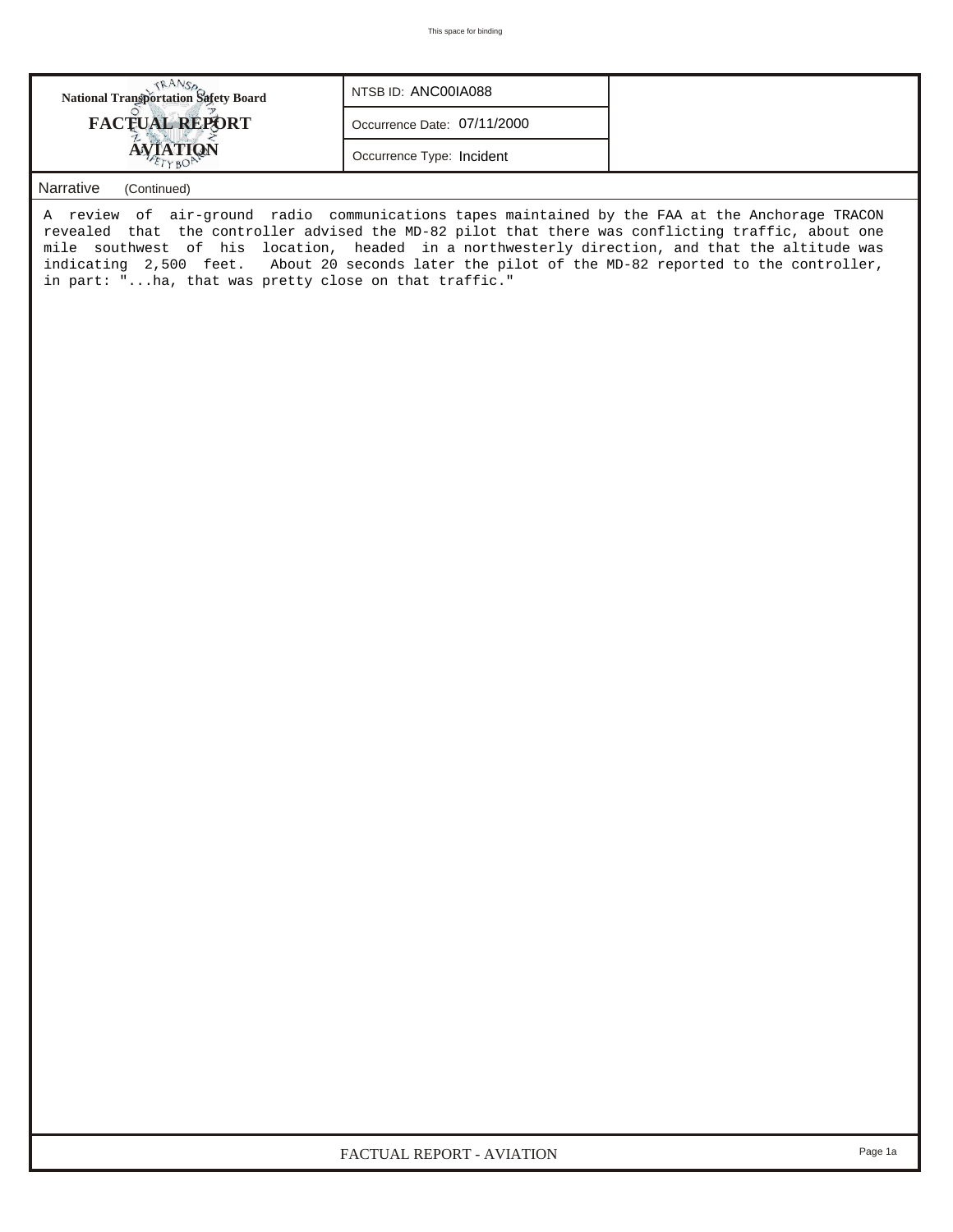| TRANSA<br>National Transportation Safety Board                               |                                                             | NTSB ID: ANC00IA088                                                      |                                                                |  |  |                              |  |                           |                      |                     |  |
|------------------------------------------------------------------------------|-------------------------------------------------------------|--------------------------------------------------------------------------|----------------------------------------------------------------|--|--|------------------------------|--|---------------------------|----------------------|---------------------|--|
| FACTUAL REPORT                                                               |                                                             |                                                                          | Occurrence Date: 07/11/2000                                    |  |  |                              |  |                           |                      |                     |  |
| <b>AVIATION</b><br>Occurrence Type: Incident                                 |                                                             |                                                                          |                                                                |  |  |                              |  |                           |                      |                     |  |
| Landing Facility/Approach Information                                        |                                                             |                                                                          |                                                                |  |  |                              |  |                           |                      |                     |  |
| <b>Airport Name</b>                                                          | Airport ID:                                                 | Runway Used<br>Runway Length<br>Runway Width<br><b>Airport Elevation</b> |                                                                |  |  |                              |  |                           |                      |                     |  |
| <b>ANCHORAGE INTL</b>                                                        |                                                             | <b>ANC</b>                                                               | 152 Ft. MSL<br>0                                               |  |  |                              |  |                           |                      |                     |  |
| Runway Surface Type:                                                         |                                                             |                                                                          |                                                                |  |  |                              |  |                           |                      |                     |  |
| Runway Surface Condition:                                                    |                                                             |                                                                          |                                                                |  |  |                              |  |                           |                      |                     |  |
| Type Instrument Approach: ILS-localizer Only                                 |                                                             |                                                                          |                                                                |  |  |                              |  |                           |                      |                     |  |
| VFR Approach/Landing:                                                        |                                                             |                                                                          |                                                                |  |  |                              |  |                           |                      |                     |  |
| Aircraft Information                                                         |                                                             |                                                                          |                                                                |  |  |                              |  |                           |                      |                     |  |
| Aircraft Manufacturer<br><b>McDonnell Douglas</b>                            |                                                             | MD-82                                                                    | Model/Series                                                   |  |  |                              |  | 49236                     | <b>Serial Number</b> |                     |  |
| Airworthiness Certificate(s): Transport                                      |                                                             |                                                                          |                                                                |  |  |                              |  |                           |                      |                     |  |
| Landing Gear Type: Retractable - Tricycle                                    |                                                             |                                                                          |                                                                |  |  |                              |  |                           |                      |                     |  |
| Homebuilt Aircraft? No<br>Number of Seats: 148                               |                                                             | Certified Max Gross Wt.<br>149500 LBS                                    |                                                                |  |  |                              |  | Number of Engines: 2      |                      |                     |  |
| Engine Type:<br>Turbo Fan                                                    | P&W                                                         | Engine Manufacturer:<br>Model/Series:<br>JT8D-214A                       |                                                                |  |  |                              |  | Rated Power:<br>20000 LBS |                      |                     |  |
| - Aircraft Inspection Information                                            |                                                             |                                                                          |                                                                |  |  |                              |  |                           |                      |                     |  |
| Type of Last Inspection                                                      |                                                             |                                                                          | Date of Last Inspection<br>Time Since Last Inspection<br>Hours |  |  |                              |  |                           |                      | Airframe Total Time |  |
| Unknown                                                                      |                                                             |                                                                          |                                                                |  |  |                              |  |                           |                      | Hours               |  |
| - Emergency Locator Transmitter (ELT) Information                            |                                                             |                                                                          |                                                                |  |  |                              |  |                           |                      |                     |  |
| ELT Installed? No                                                            | ELT Operated? No<br>ELT Aided in Locating Accident Site? No |                                                                          |                                                                |  |  |                              |  |                           |                      |                     |  |
| Owner/Operator Information                                                   |                                                             |                                                                          |                                                                |  |  |                              |  |                           |                      |                     |  |
| Registered Aircraft Owner                                                    |                                                             |                                                                          | <b>Street Address</b>                                          |  |  | P.O.BOX 68900 / CODE: SEA 0Z |  |                           |                      |                     |  |
| ALASKA AIR GROUP, INC.                                                       | <b>State</b><br>City                                        |                                                                          |                                                                |  |  |                              |  |                           | Zip Code             |                     |  |
| <b>SEATTLE</b><br>98168<br>WA<br><b>Street Address</b>                       |                                                             |                                                                          |                                                                |  |  |                              |  |                           |                      |                     |  |
| Operator of Aircraft                                                         | Same as Reg'd Aircraft Owner                                |                                                                          |                                                                |  |  |                              |  |                           |                      |                     |  |
| Same as Reg'd Aircraft Owner                                                 | <b>State</b><br>City                                        |                                                                          |                                                                |  |  |                              |  |                           | Zip Code             |                     |  |
| Operator Designator Code: ASAA<br>Operator Does Business As: ALASKA AIRLINES |                                                             |                                                                          |                                                                |  |  |                              |  |                           |                      |                     |  |
| - Type of U.S. Certificate(s) Held:                                          |                                                             |                                                                          |                                                                |  |  |                              |  |                           |                      |                     |  |
| Air Carrier Operating Certificate(s): Flag Carrier/Domestic                  |                                                             |                                                                          |                                                                |  |  |                              |  |                           |                      |                     |  |
| Operating Certificate:                                                       |                                                             |                                                                          | Operator Certificate:                                          |  |  |                              |  |                           |                      |                     |  |
| Regulation Flight Conducted Under: Part 121: Air Carrier                     |                                                             |                                                                          |                                                                |  |  |                              |  |                           |                      |                     |  |
| Type of Flight Operation Conducted: Scheduled; Domestic; Passenger Only      |                                                             |                                                                          |                                                                |  |  |                              |  |                           |                      |                     |  |
|                                                                              |                                                             |                                                                          | FACTUAL REPORT - AVIATION                                      |  |  |                              |  |                           |                      | Page 2              |  |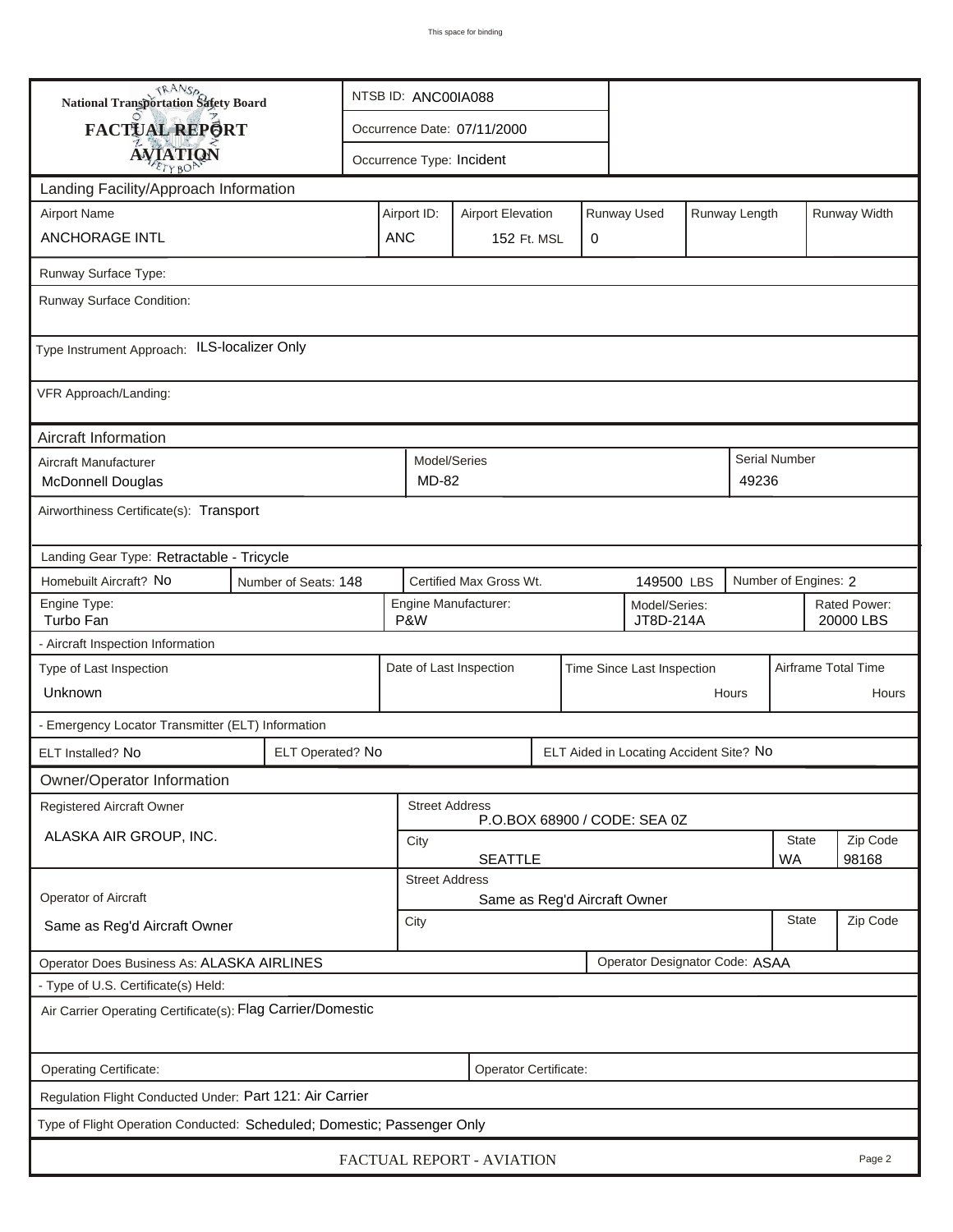|                                                                                                                      | <b>National Transportation Safety Board</b>                                                                              |                                   |                        |                                       | NTSB ID: ANC00IA088         |  |                 |  |            |           |     |            |        |                     |
|----------------------------------------------------------------------------------------------------------------------|--------------------------------------------------------------------------------------------------------------------------|-----------------------------------|------------------------|---------------------------------------|-----------------------------|--|-----------------|--|------------|-----------|-----|------------|--------|---------------------|
|                                                                                                                      | FACTUAL REPORT                                                                                                           |                                   |                        |                                       | Occurrence Date: 07/11/2000 |  |                 |  |            |           |     |            |        |                     |
|                                                                                                                      | <b>AVIATION</b>                                                                                                          |                                   |                        |                                       | Occurrence Type: Incident   |  |                 |  |            |           |     |            |        |                     |
|                                                                                                                      |                                                                                                                          |                                   |                        |                                       |                             |  |                 |  |            |           |     |            |        |                     |
| Name                                                                                                                 | <b>First Pilot Information</b><br><b>State</b><br>Date of Birth<br>City                                                  |                                   |                        |                                       |                             |  |                 |  |            | Age       |     |            |        |                     |
| On File<br>On File<br>On File<br>On File<br>54                                                                       |                                                                                                                          |                                   |                        |                                       |                             |  |                 |  |            |           |     |            |        |                     |
|                                                                                                                      |                                                                                                                          |                                   |                        |                                       |                             |  |                 |  |            |           |     |            |        |                     |
| Principal Profession: Civilian Pilot<br>Certificate Number: On File<br>Seat Occupied: Left<br>Sex: M                 |                                                                                                                          |                                   |                        |                                       |                             |  |                 |  |            |           |     |            |        |                     |
| Airline Transport<br>Certificate(s):                                                                                 |                                                                                                                          |                                   |                        |                                       |                             |  |                 |  |            |           |     |            |        |                     |
| Airplane Rating(s):                                                                                                  |                                                                                                                          |                                   |                        |                                       |                             |  |                 |  |            |           |     |            |        |                     |
|                                                                                                                      |                                                                                                                          |                                   |                        | Multi-engine Land; Single-engine Land |                             |  |                 |  |            |           |     |            |        |                     |
|                                                                                                                      | Rotorcraft/Glider/LTA: None                                                                                              |                                   |                        |                                       |                             |  |                 |  |            |           |     |            |        |                     |
|                                                                                                                      | Instrument Rating(s): Airplane<br>None                                                                                   |                                   |                        |                                       |                             |  |                 |  |            |           |     |            |        |                     |
| Instructor Rating(s):                                                                                                |                                                                                                                          |                                   |                        |                                       |                             |  |                 |  |            |           |     |            |        |                     |
|                                                                                                                      |                                                                                                                          |                                   |                        |                                       |                             |  |                 |  |            |           |     |            |        |                     |
| Type Rating/Endorsement for Accident/Incident Aircraft? Yes<br>Current Biennial Flight Review? 11/1999               |                                                                                                                          |                                   |                        |                                       |                             |  |                 |  |            |           |     |            |        |                     |
| Medical Cert.: Class 1<br>Medical Cert. Status: Valid Medical--w/ waivers/lim.<br>Date of Last Medical Exam: 01/2000 |                                                                                                                          |                                   |                        |                                       |                             |  |                 |  |            |           |     |            |        |                     |
|                                                                                                                      |                                                                                                                          |                                   |                        |                                       |                             |  |                 |  |            |           |     |            |        |                     |
| - Flight Time Matrix                                                                                                 |                                                                                                                          | All A/C                           | This Make<br>and Model | Airplane<br>Single Engine             | Airplane<br>Mult-Engine     |  | Night<br>Actual |  | Instrument | Simulated |     | Rotorcraft | Glider | Lighter<br>Than Air |
| <b>Total Time</b>                                                                                                    |                                                                                                                          | 18459                             | 5548                   |                                       | 13838                       |  |                 |  | 2500       |           | 500 |            |        |                     |
|                                                                                                                      | Pilot In Command(PIC)<br>9465<br>5548<br>7777                                                                            |                                   |                        |                                       |                             |  |                 |  |            |           |     |            |        |                     |
| Instructor                                                                                                           |                                                                                                                          |                                   |                        |                                       |                             |  |                 |  |            |           |     |            |        |                     |
| Last 90 Days                                                                                                         |                                                                                                                          | 134<br>16                         | 134<br>16              |                                       | 134                         |  |                 |  |            |           |     |            |        |                     |
| Last 30 Days                                                                                                         |                                                                                                                          | 10                                | 10                     |                                       | 16                          |  |                 |  |            |           |     |            |        |                     |
|                                                                                                                      | 10<br>Last 24 Hours<br>Toxicology Performed? No<br>Second Pilot? Yes<br>Seatbelt Used? Yes<br>Shoulder Harness Used? Yes |                                   |                        |                                       |                             |  |                 |  |            |           |     |            |        |                     |
|                                                                                                                      |                                                                                                                          |                                   |                        |                                       |                             |  |                 |  |            |           |     |            |        |                     |
|                                                                                                                      | Flight Plan/Itinerary                                                                                                    |                                   |                        |                                       |                             |  |                 |  |            |           |     |            |        |                     |
|                                                                                                                      | Type of Flight Plan Filed: IFR                                                                                           |                                   |                        |                                       |                             |  |                 |  |            |           |     |            |        |                     |
| Departure Point<br>Time Zone<br><b>State</b><br>Airport Identifier<br>Departure Time                                 |                                                                                                                          |                                   |                        |                                       |                             |  |                 |  |            |           |     |            |        |                     |
| <b>SEA</b><br>0900<br>ADT<br><b>SEATTLE</b><br>WA                                                                    |                                                                                                                          |                                   |                        |                                       |                             |  |                 |  |            |           |     |            |        |                     |
| Destination<br>Airport Identifier<br><b>State</b>                                                                    |                                                                                                                          |                                   |                        |                                       |                             |  |                 |  |            |           |     |            |        |                     |
| <b>ANC</b><br>Same as Accident/Incident Location                                                                     |                                                                                                                          |                                   |                        |                                       |                             |  |                 |  |            |           |     |            |        |                     |
|                                                                                                                      | Type of Clearance: IFR; Traffic Advisory                                                                                 |                                   |                        |                                       |                             |  |                 |  |            |           |     |            |        |                     |
|                                                                                                                      | Type of Airspace: Class E                                                                                                |                                   |                        |                                       |                             |  |                 |  |            |           |     |            |        |                     |
|                                                                                                                      | <b>Weather Information</b>                                                                                               |                                   |                        |                                       |                             |  |                 |  |            |           |     |            |        |                     |
| Source of Briefing:                                                                                                  |                                                                                                                          | Company; National Weather Service |                        |                                       |                             |  |                 |  |            |           |     |            |        |                     |
|                                                                                                                      | Method of Briefing: Aircraft Radio                                                                                       |                                   |                        |                                       |                             |  |                 |  |            |           |     |            |        |                     |
|                                                                                                                      |                                                                                                                          |                                   |                        |                                       |                             |  |                 |  |            |           |     |            |        |                     |

*FACTUAL REPORT - AVIATION Page 3*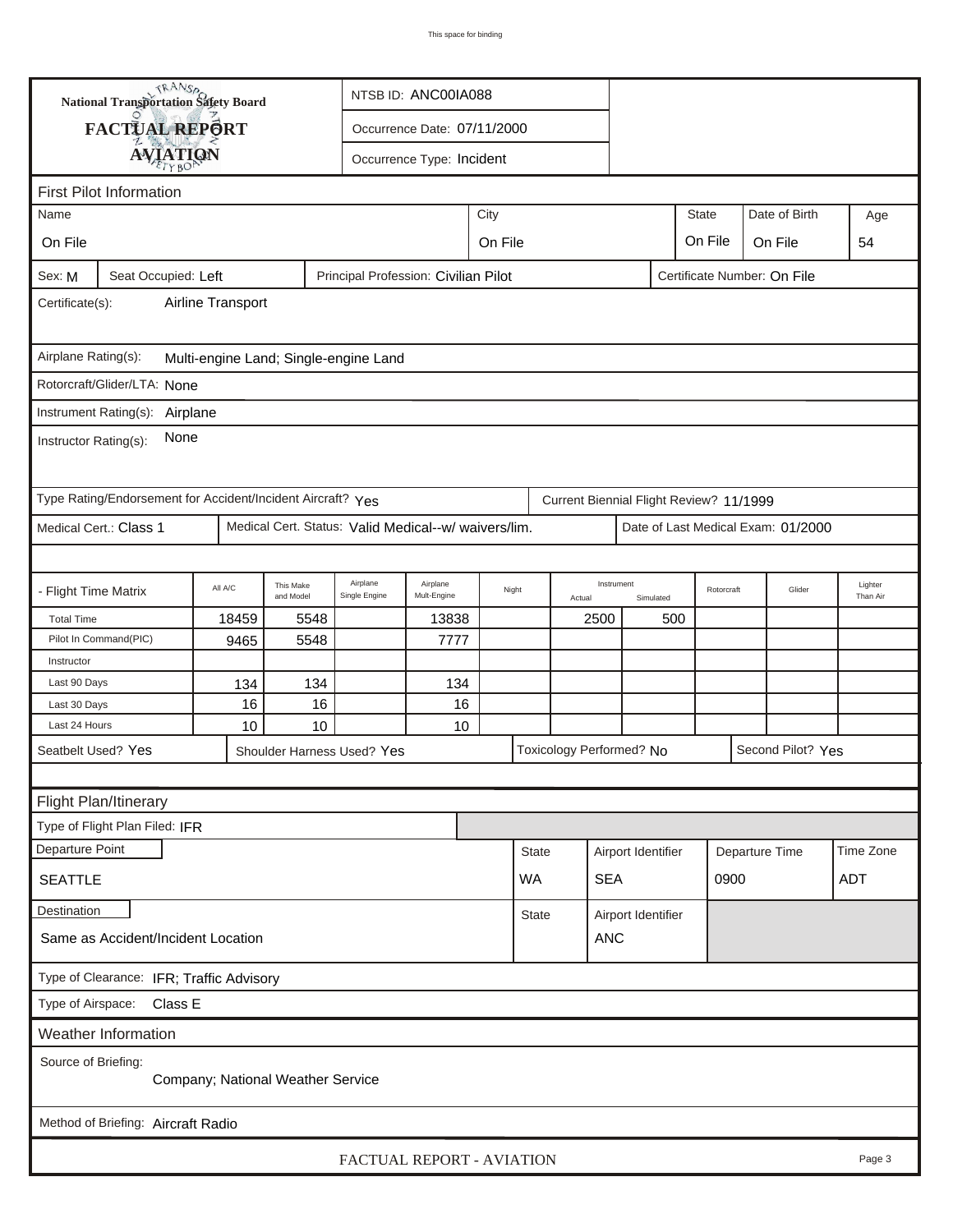| FACTUAL REPORT<br>Occurrence Date: 07/11/2000<br><b>AVIATION</b><br>Occurrence Type: Incident<br>Weather Information<br>WOF ID<br><b>Observation Time</b><br>Time Zone<br><b>WOF Elevation</b><br>WOF Distance From Accident Site<br>Direction From Accident Site<br>Ft. MSL<br>Deg. Mag.<br><b>NM</b><br>3000 Ft. AGL<br>Sky/Lowest Cloud Condition: Scattered<br>Condition of Light: Day<br>Ft. AGL<br>Lowest Ceiling: Unknown<br><b>SM</b><br>Altimeter:<br>"Hg<br>Visibility:<br>$^{\circ}$ C<br>Dew Point:<br>$^{\circ} \text{C}$<br>Wind Direction:<br>Temperature:<br>Density Altitude:<br>Ft.<br>Wind Speed:<br>Gusts:<br>Weather Condtions at Accident Site: Visual Conditions<br>Visibility (RVR):<br>Visibility (RVV)<br>Ft.<br>SM<br>Intensity of Precipitation:<br>Restrictions to Visibility: None<br>None<br>Type of Precipitation:<br>Accident Information<br>Aircraft Damage: None<br>Aircraft Fire: None<br>Aircraft Explosion None<br>Classification: U.S. Registered/U.S. Soil<br>- Injury Summary Matrix<br><b>TOTAL</b><br>Fatal<br>Serious<br>Minor<br>None<br>1<br><b>First Pilot</b><br>1<br>Second Pilot<br>1<br>1<br><b>Student Pilot</b><br>Flight Instructor<br><b>Check Pilot</b><br><b>Flight Engineer</b><br>$\mathbf{3}$<br>3<br>Cabin Attendants<br>Other Crew<br>102<br>Passengers<br>102<br>- TOTAL ABOARD -<br>107<br>107<br>Other Ground<br>$\overline{0}$<br>0<br>0<br>0<br>- GRAND TOTAL -<br>0<br> 0 <br>0<br>107<br>107 |  | <b>National Transportation Safety Board</b> |  |  | NTSB ID: ANC00IA088 |  |                           |  |  |  |  |  |        |
|-------------------------------------------------------------------------------------------------------------------------------------------------------------------------------------------------------------------------------------------------------------------------------------------------------------------------------------------------------------------------------------------------------------------------------------------------------------------------------------------------------------------------------------------------------------------------------------------------------------------------------------------------------------------------------------------------------------------------------------------------------------------------------------------------------------------------------------------------------------------------------------------------------------------------------------------------------------------------------------------------------------------------------------------------------------------------------------------------------------------------------------------------------------------------------------------------------------------------------------------------------------------------------------------------------------------------------------------------------------------------------------------------------------------------------------------------------------------|--|---------------------------------------------|--|--|---------------------|--|---------------------------|--|--|--|--|--|--------|
|                                                                                                                                                                                                                                                                                                                                                                                                                                                                                                                                                                                                                                                                                                                                                                                                                                                                                                                                                                                                                                                                                                                                                                                                                                                                                                                                                                                                                                                                   |  |                                             |  |  |                     |  |                           |  |  |  |  |  |        |
|                                                                                                                                                                                                                                                                                                                                                                                                                                                                                                                                                                                                                                                                                                                                                                                                                                                                                                                                                                                                                                                                                                                                                                                                                                                                                                                                                                                                                                                                   |  |                                             |  |  |                     |  |                           |  |  |  |  |  |        |
|                                                                                                                                                                                                                                                                                                                                                                                                                                                                                                                                                                                                                                                                                                                                                                                                                                                                                                                                                                                                                                                                                                                                                                                                                                                                                                                                                                                                                                                                   |  |                                             |  |  |                     |  |                           |  |  |  |  |  |        |
|                                                                                                                                                                                                                                                                                                                                                                                                                                                                                                                                                                                                                                                                                                                                                                                                                                                                                                                                                                                                                                                                                                                                                                                                                                                                                                                                                                                                                                                                   |  |                                             |  |  |                     |  |                           |  |  |  |  |  |        |
|                                                                                                                                                                                                                                                                                                                                                                                                                                                                                                                                                                                                                                                                                                                                                                                                                                                                                                                                                                                                                                                                                                                                                                                                                                                                                                                                                                                                                                                                   |  |                                             |  |  |                     |  |                           |  |  |  |  |  |        |
|                                                                                                                                                                                                                                                                                                                                                                                                                                                                                                                                                                                                                                                                                                                                                                                                                                                                                                                                                                                                                                                                                                                                                                                                                                                                                                                                                                                                                                                                   |  |                                             |  |  |                     |  |                           |  |  |  |  |  |        |
|                                                                                                                                                                                                                                                                                                                                                                                                                                                                                                                                                                                                                                                                                                                                                                                                                                                                                                                                                                                                                                                                                                                                                                                                                                                                                                                                                                                                                                                                   |  |                                             |  |  |                     |  |                           |  |  |  |  |  |        |
|                                                                                                                                                                                                                                                                                                                                                                                                                                                                                                                                                                                                                                                                                                                                                                                                                                                                                                                                                                                                                                                                                                                                                                                                                                                                                                                                                                                                                                                                   |  |                                             |  |  |                     |  |                           |  |  |  |  |  |        |
|                                                                                                                                                                                                                                                                                                                                                                                                                                                                                                                                                                                                                                                                                                                                                                                                                                                                                                                                                                                                                                                                                                                                                                                                                                                                                                                                                                                                                                                                   |  |                                             |  |  |                     |  |                           |  |  |  |  |  |        |
|                                                                                                                                                                                                                                                                                                                                                                                                                                                                                                                                                                                                                                                                                                                                                                                                                                                                                                                                                                                                                                                                                                                                                                                                                                                                                                                                                                                                                                                                   |  |                                             |  |  |                     |  |                           |  |  |  |  |  |        |
|                                                                                                                                                                                                                                                                                                                                                                                                                                                                                                                                                                                                                                                                                                                                                                                                                                                                                                                                                                                                                                                                                                                                                                                                                                                                                                                                                                                                                                                                   |  |                                             |  |  |                     |  |                           |  |  |  |  |  |        |
|                                                                                                                                                                                                                                                                                                                                                                                                                                                                                                                                                                                                                                                                                                                                                                                                                                                                                                                                                                                                                                                                                                                                                                                                                                                                                                                                                                                                                                                                   |  |                                             |  |  |                     |  |                           |  |  |  |  |  |        |
|                                                                                                                                                                                                                                                                                                                                                                                                                                                                                                                                                                                                                                                                                                                                                                                                                                                                                                                                                                                                                                                                                                                                                                                                                                                                                                                                                                                                                                                                   |  |                                             |  |  |                     |  |                           |  |  |  |  |  |        |
|                                                                                                                                                                                                                                                                                                                                                                                                                                                                                                                                                                                                                                                                                                                                                                                                                                                                                                                                                                                                                                                                                                                                                                                                                                                                                                                                                                                                                                                                   |  |                                             |  |  |                     |  |                           |  |  |  |  |  |        |
|                                                                                                                                                                                                                                                                                                                                                                                                                                                                                                                                                                                                                                                                                                                                                                                                                                                                                                                                                                                                                                                                                                                                                                                                                                                                                                                                                                                                                                                                   |  |                                             |  |  |                     |  |                           |  |  |  |  |  |        |
|                                                                                                                                                                                                                                                                                                                                                                                                                                                                                                                                                                                                                                                                                                                                                                                                                                                                                                                                                                                                                                                                                                                                                                                                                                                                                                                                                                                                                                                                   |  |                                             |  |  |                     |  |                           |  |  |  |  |  |        |
|                                                                                                                                                                                                                                                                                                                                                                                                                                                                                                                                                                                                                                                                                                                                                                                                                                                                                                                                                                                                                                                                                                                                                                                                                                                                                                                                                                                                                                                                   |  |                                             |  |  |                     |  |                           |  |  |  |  |  |        |
|                                                                                                                                                                                                                                                                                                                                                                                                                                                                                                                                                                                                                                                                                                                                                                                                                                                                                                                                                                                                                                                                                                                                                                                                                                                                                                                                                                                                                                                                   |  |                                             |  |  |                     |  |                           |  |  |  |  |  |        |
|                                                                                                                                                                                                                                                                                                                                                                                                                                                                                                                                                                                                                                                                                                                                                                                                                                                                                                                                                                                                                                                                                                                                                                                                                                                                                                                                                                                                                                                                   |  |                                             |  |  |                     |  |                           |  |  |  |  |  |        |
|                                                                                                                                                                                                                                                                                                                                                                                                                                                                                                                                                                                                                                                                                                                                                                                                                                                                                                                                                                                                                                                                                                                                                                                                                                                                                                                                                                                                                                                                   |  |                                             |  |  |                     |  |                           |  |  |  |  |  |        |
|                                                                                                                                                                                                                                                                                                                                                                                                                                                                                                                                                                                                                                                                                                                                                                                                                                                                                                                                                                                                                                                                                                                                                                                                                                                                                                                                                                                                                                                                   |  |                                             |  |  |                     |  |                           |  |  |  |  |  |        |
|                                                                                                                                                                                                                                                                                                                                                                                                                                                                                                                                                                                                                                                                                                                                                                                                                                                                                                                                                                                                                                                                                                                                                                                                                                                                                                                                                                                                                                                                   |  |                                             |  |  |                     |  |                           |  |  |  |  |  |        |
|                                                                                                                                                                                                                                                                                                                                                                                                                                                                                                                                                                                                                                                                                                                                                                                                                                                                                                                                                                                                                                                                                                                                                                                                                                                                                                                                                                                                                                                                   |  |                                             |  |  |                     |  |                           |  |  |  |  |  |        |
|                                                                                                                                                                                                                                                                                                                                                                                                                                                                                                                                                                                                                                                                                                                                                                                                                                                                                                                                                                                                                                                                                                                                                                                                                                                                                                                                                                                                                                                                   |  |                                             |  |  |                     |  |                           |  |  |  |  |  |        |
|                                                                                                                                                                                                                                                                                                                                                                                                                                                                                                                                                                                                                                                                                                                                                                                                                                                                                                                                                                                                                                                                                                                                                                                                                                                                                                                                                                                                                                                                   |  |                                             |  |  |                     |  |                           |  |  |  |  |  |        |
|                                                                                                                                                                                                                                                                                                                                                                                                                                                                                                                                                                                                                                                                                                                                                                                                                                                                                                                                                                                                                                                                                                                                                                                                                                                                                                                                                                                                                                                                   |  |                                             |  |  |                     |  |                           |  |  |  |  |  |        |
|                                                                                                                                                                                                                                                                                                                                                                                                                                                                                                                                                                                                                                                                                                                                                                                                                                                                                                                                                                                                                                                                                                                                                                                                                                                                                                                                                                                                                                                                   |  |                                             |  |  |                     |  |                           |  |  |  |  |  |        |
|                                                                                                                                                                                                                                                                                                                                                                                                                                                                                                                                                                                                                                                                                                                                                                                                                                                                                                                                                                                                                                                                                                                                                                                                                                                                                                                                                                                                                                                                   |  |                                             |  |  |                     |  |                           |  |  |  |  |  |        |
|                                                                                                                                                                                                                                                                                                                                                                                                                                                                                                                                                                                                                                                                                                                                                                                                                                                                                                                                                                                                                                                                                                                                                                                                                                                                                                                                                                                                                                                                   |  |                                             |  |  |                     |  |                           |  |  |  |  |  |        |
|                                                                                                                                                                                                                                                                                                                                                                                                                                                                                                                                                                                                                                                                                                                                                                                                                                                                                                                                                                                                                                                                                                                                                                                                                                                                                                                                                                                                                                                                   |  |                                             |  |  |                     |  |                           |  |  |  |  |  |        |
|                                                                                                                                                                                                                                                                                                                                                                                                                                                                                                                                                                                                                                                                                                                                                                                                                                                                                                                                                                                                                                                                                                                                                                                                                                                                                                                                                                                                                                                                   |  |                                             |  |  |                     |  |                           |  |  |  |  |  |        |
|                                                                                                                                                                                                                                                                                                                                                                                                                                                                                                                                                                                                                                                                                                                                                                                                                                                                                                                                                                                                                                                                                                                                                                                                                                                                                                                                                                                                                                                                   |  |                                             |  |  |                     |  | FACTUAL REPORT - AVIATION |  |  |  |  |  | Page 4 |